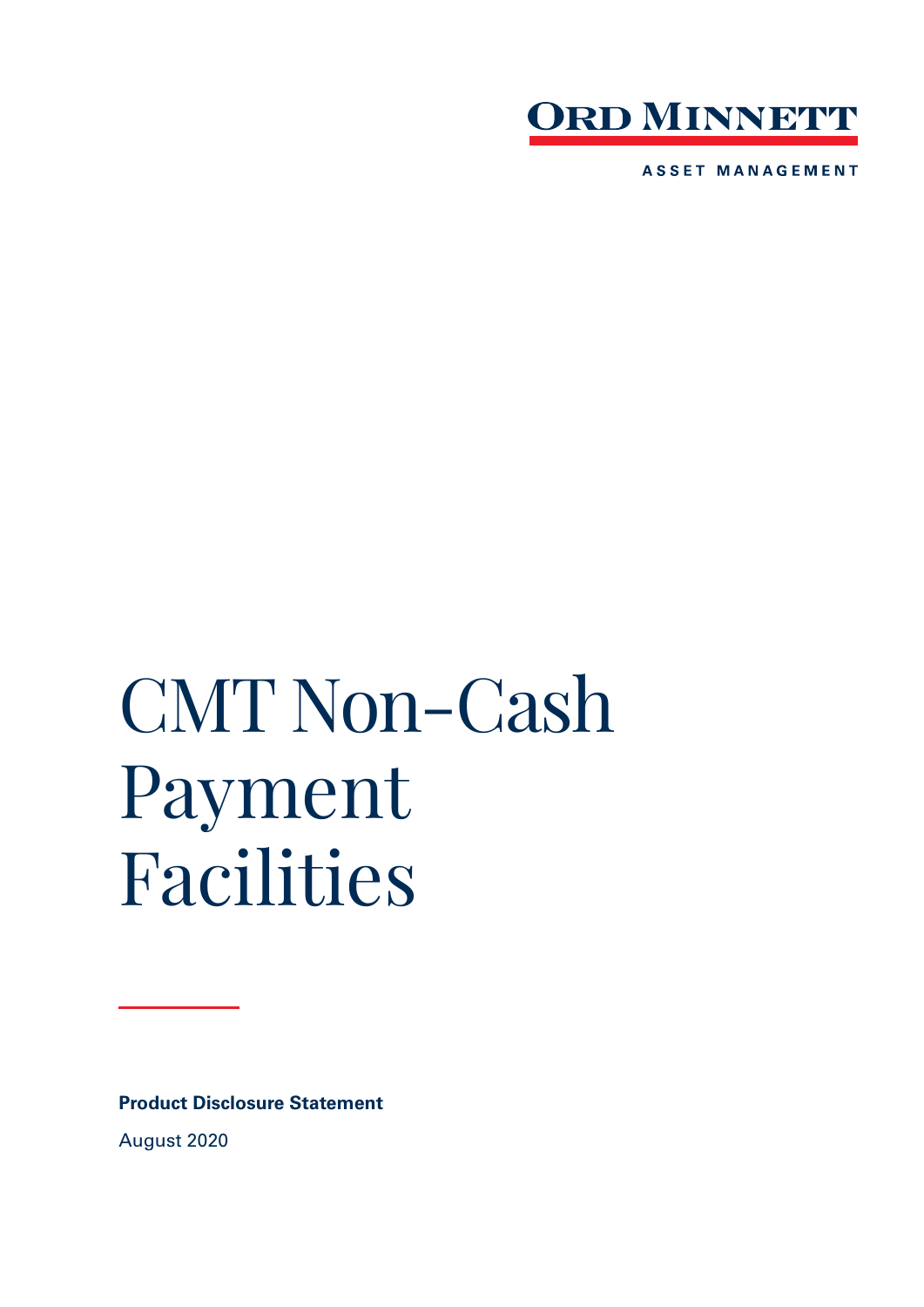# Ord Minnett Management Limited CMT Non Cash Payment Facilities

# Product Disclosure Statement

This Product Disclosure Statement (**PDS**) is issued by Ord Minnett Management Limited ABN 55 002 262 240, AFSL 237123 (in this PDS 'Ord Minnett Management', 'we', 'us' or 'our').

This PDS is dated 28 August 2020.

Information in this PDS may change from time to time and where the changes are not materially adverse to investors, the information may be updated on the Ord Minnett website at www.ords.com.au. A paper copy of any updated information is available free of charge on request.

All dollar amounts are in Australian dollars.

In this PDS "Business Day" means a day on which banks are commonly open for business in Sydney, excluding a Saturday, a Sunday or a public holiday.

It is proposed to issue and distribute this PDS in both printed and electronic form within Australia. This PDS does not constitute an offer or invitation in any place where, or to any person to whom, it would not be lawful to make such an offer or invitation. The distribution of this PDS (including its accessibility on any computer network) in jurisdictions outside Australia may be subject to legal restrictions. Any person who resides outside Australia and who receives or gains access to this PDS should comply with any such restrictions as failure to do so may constitute a violation of securities laws.

Any information contained in this PDS is general information only and does not take into account your individual objectives, tax and financial situation or particular needs or circumstances. You should assess whether the information is appropriate for your specific circumstances.

If you would like to request a printed copy of this PDS, please contact us using the details below.

To contact Ord Minnett Management directly:

Internet: www.ords.com.au Phone: Between 8.30am and 5.00pm (Sydney time), Monday to Friday:

Toll free on 1800 700 713 Fax: (02) 8216 6411

Mail: Ord Minnett Management Limited GPO Box 2613 Sydney NSW 2001

### Table of contents

- 1 CMT Non Cash Payment Facilities
- 2 Significant benefits and risks
- 3 Fees and costs
- 4 About Ord Minnett Management
- 5 Other information
- 6 Personal cheque book facility
- 7 Internet withdrawal facility
- 8 BPAY withdrawal facility
- 9 Use of Internet Service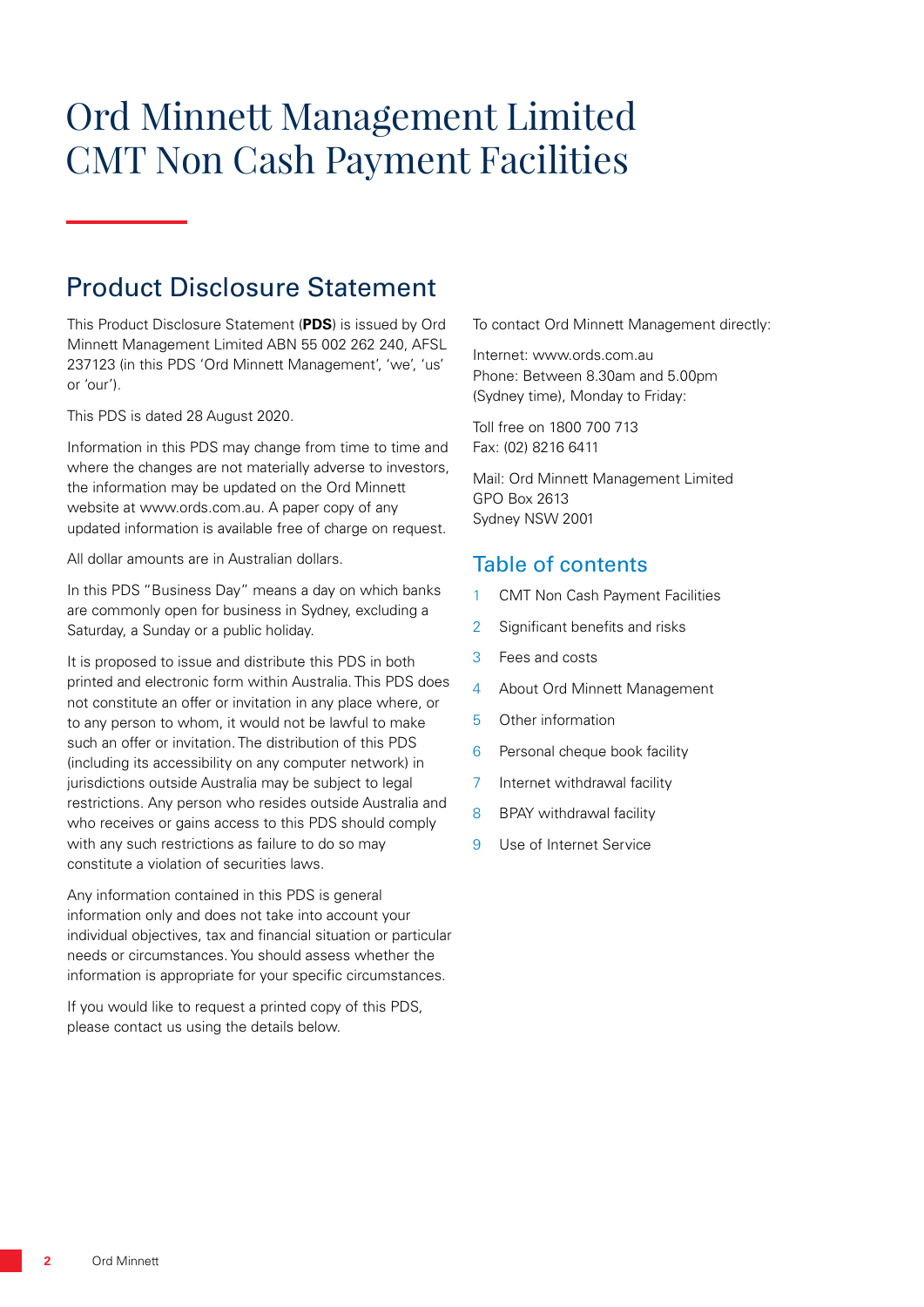# 1. CMT Non Cash Payment Facilities

You have received this PDS because you have applied to invest in the Ord Minnett Cash Management Trust ARSN 090 714 588 (**CMT**) and have requested the provision of one or more of the following non cash payment facilities that relate to the CMT:

- $\blacksquare$  internet withdrawal facility;
- **personal cheque book facility; and**
- **BPAY** withdrawal facility,

(**Facilities**). Ord Minnett Management is the issuer of each Facility.

This PDS sets out important information that you should carefully consider before deciding to use any of the Facilities.

To apply to use any Facility please complete the relevant sections of the application form that accompanies the product disclosure statement for the CMT (**Application Form**).

## 2. Significant benefits and risks

Using one or more of the Facilities may be a flexible and convenient way to make payments.

The use of the Facilities may also reduce the risks associated with loss or theft of cash.

Depending upon the way in which they are used, the Facilities may provide a more efficient way for you to make payments when compared to cash.

In using the Facilities you will be relying on our ability (and the ability of others) to meet various obligations, including implementation of payments you have requested using the Facilities.

There is a risk that people may gain unauthorised access to your CMT account or Facilities and perform unauthorised transactions on your CMT account (for example, if your means to access a Facility is lost or stolen). You may be able to reduce this risk by taking steps to protect the security of your means to access the Facilities and by carefully checking your statements and notifying us of any errors.

There is also a risk that our systems, and the systems of others involved in the ultimate delivery of the Facilities, will not process payments in accordance with expected standards due to technical or other failures.

## 3. Fees and costs

#### **Service fee**

| Personal Cheque books                                   | 100 cheques \$32.94                  |
|---------------------------------------------------------|--------------------------------------|
|                                                         | 50 cheques \$15.99                   |
|                                                         | 25 cheques \$10.20                   |
| Personal Deposit books                                  | \$10.25                              |
| Print and Post of Monthly<br><b>CMT Statement</b>       | \$2.50                               |
| Print and Post of Annual<br><b>CMT Financial Report</b> | \$6.00                               |
| Personal cheque<br>presentment fee                      | Nil                                  |
| Stop payment on personal<br>cheque                      | \$10.00 each                         |
| Dishonour fee on personal<br>cheque                     | \$22.00 each                         |
| Dishonour of Direct Debit                               | \$22.00 each                         |
| Dishonoured cheque<br>deposits                          | \$12.00 each                         |
| Dishonour of deposit via<br>Regular Savings Plan        | \$2.75                               |
| Cheque Withdrawals                                      | \$22.00 each                         |
| Telegraphic transfers -<br><b>AUD</b>                   | \$33.00 each                         |
| Telegraphic transfers -<br>other currency               | \$55.00 each                         |
| RTGS (intra day transfer<br>of cleared funds)           | Australian residents<br>\$33.00 each |
| Transaction trace request                               | \$20.00                              |

All the above fees include GST

\*Certain telegraphic transfer payments cannot be made to some countries and/or in certain currencies. For further information contact our Client Service Team on 1800 700 713.

By using the Facilities, you agree and authorise us to effect payment of the above fees by withdrawing the relevant amounts on your behalf and paying the net proceeds to us. All fees will be deducted and paid to us at the time of the relevant transaction.

We may change these fees at any time, however we will give 30 days notice before the change takes effect.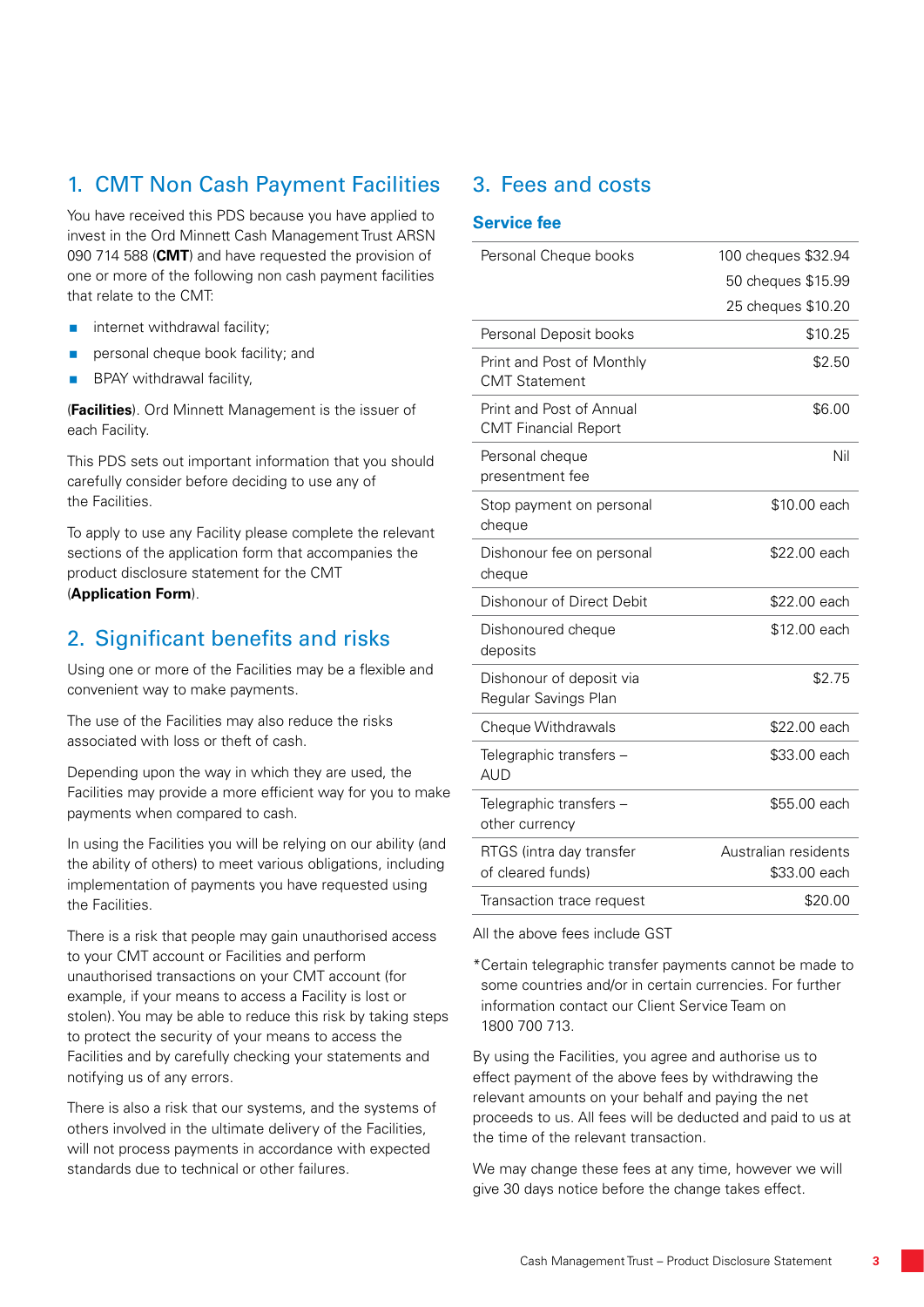# 4. About Ord Minnett Management

Ord Minnett Management a wholly owned subsidiary of Ord Minnett Holdings Pty Limited (**Ord Minnett**). Ord Minnett is one of Australia's leading wealth advisory and stockbroking firms, catering to private clients, corporations and institutions. In June 2019, a consortium of Australian private investors and Ord Minnett employees led by Ord Minnett's Executive Chairman, Karl Morris agreed to acquire 100% of Ord Minnett from its shareholders, IOOF and J.P. Morgan. Following the successful completion of the acquisition in September 2019, Ord Minnett became one of the largest privately owned wealth management firms in Australia.

# 5. Other information

#### **Complaints**

If you have a complaint or other concern, you should first contact our Client Service Team on 1800 700 713 and discuss your complaint or concerns. If your concerns are not resolved to your satisfaction then please write to the Compliance Manager of Ord Minnett Management Limited, Level 8 NAB House, 255 George Street, Sydney NSW 2000 (or GPO Box 2613, Sydney NSW 2001).

If you are still dissatisfied you may write to:

#### The Australian Financial Complaints Authority

Telephone: 1800 931 678 Website: www.afca.org.au Email: info@afca.org.au Mail: GPO Box 3, Melbourne, Victoria, 3001

The Australian Financial Complaints Authority will adjudicate and may issue a determination which will be binding on us. If you are still not satisfied with the outcome you may wish to obtain independent legal advice to consider your further options.

#### **Privacy**

When applying for a Facility, you provide us with personal information such as your full name, address and telephone numbers. Other personal information collected may include proof of identity, personal financial details and tax file numbers. Naturally we consider this information to be confidential and take all reasonable steps to protect it under Ord Minnett Management's privacy policy.

The primary purpose of collecting personal information is for opening and maintaining an account for you (including facilitating distribution payments and communications to you). The information may also be used for the secondary purposes of conducting market or customer satisfaction research, developing and identifying products that may interest you and (unless you ask us not to) providing you with information about other products and services offered by Ord Minnett Management, related parties or other organisations. If at any time you do not wish to receive information about other products and services, please inform us in writing or contact our Privacy Officer.

We may also use and disclose the personal information you provide us for the purposes of complying with our obligations under the Anti-Money Laundering and Counter-Terrorism Financial Act 2006 (Cth) in Australia (**AML Act**). Further information about the AML Act procedures is set out in the CMT product disclosure statement.

Your personal information may be disclosed to related parties of Ord Minnett Management, government agencies, agents and contractors including print service providers and mail houses, our insurers, as required by law and any person to the extent necessary, in our view, in order to carry out your instructions.

If you change your Instructing Dealer (as defined in the CMT product disclosure statement) or decide you no longer wish your Instructing Dealer to have access to personal information that we hold about you, then you need to advise us and your Instructing Dealer in writing.

It is not compulsory to provide certain personal information requested by us. However, if some of the personal information is not provided by you, we may not be able to open an account for you.

You can correct and update the personal information we hold about you by contacting your adviser or our Privacy Officer in writing. If you wish to access and review personal information you must submit a written request outlining the relevant terms of reference for the attention of the Privacy Officer. We will endeavour to process and respond to requests in a timely manner.

You may at any time request a copy of our privacy policy from our Privacy Officer or by accessing it from our website, www.ords.com.au. If you have any questions regarding the Ord Minnett Management privacy policy or how your information is treated, please contact the Privacy Officer using the contact details at the commencement of this PDS.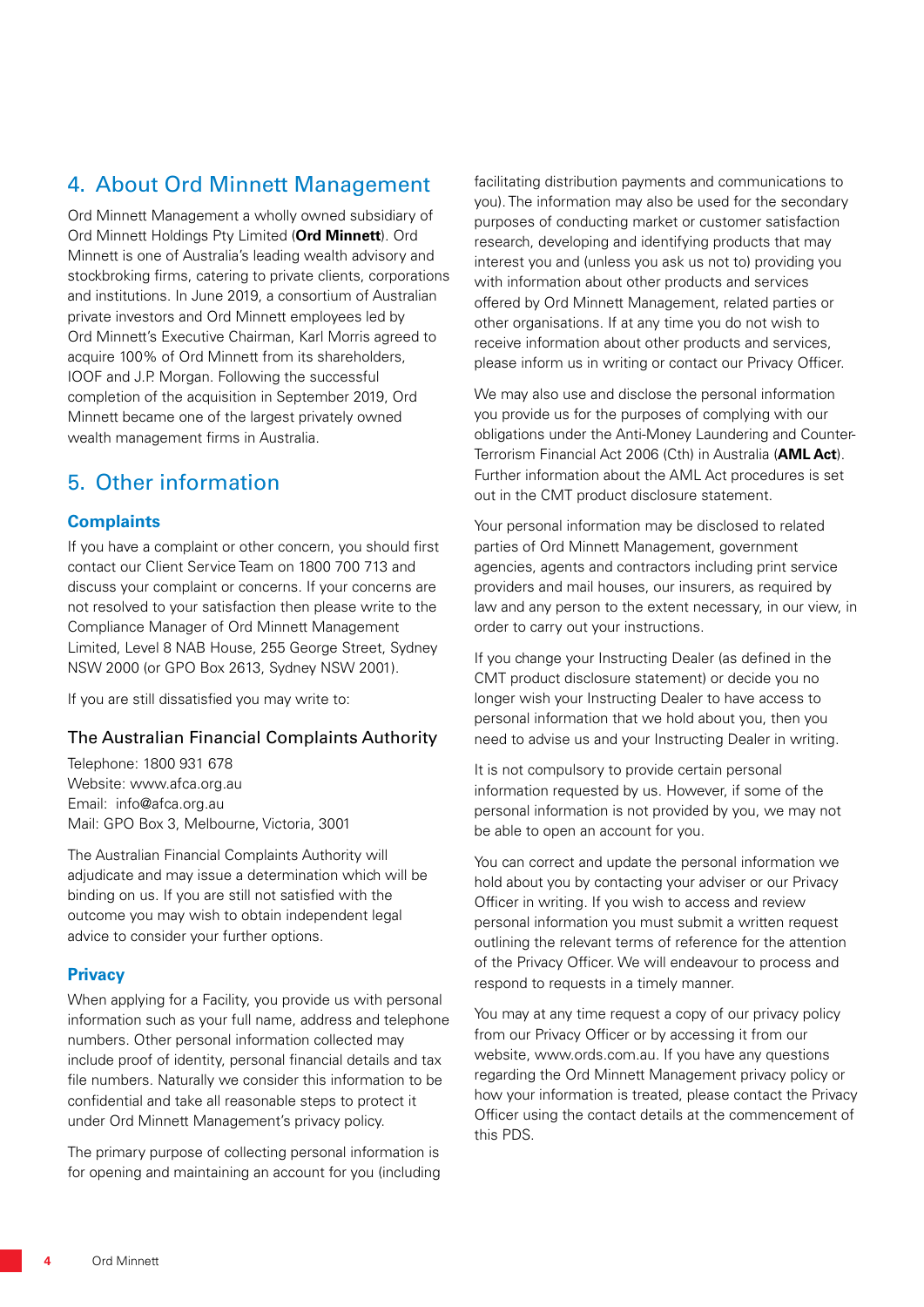# 6. Personal cheque book facility

The personal cheque book facility enables you to make third party payments by using cheques drawn on an account maintained by us with Westpac Banking Corporation (**Westpac**). Following presentation of a cheque, the amount of the payment is debited to our account with Westpac. We then seek reimbursement from you by withdrawing an equivalent amount in units from your CMT account.

If you have a CMT account, you may request that we issue you with a personalised cheque book. The cheques are marked "not negotiable", so you cannot make them out for "cash" and present them for immediate payment. Cheques can be written for Australian dollars only. Cleared funds must be available at the time any cheques you have written are presented. You cannot close your CMT account by writing a cheque from your cheque book. You can, of course, continue to use the other existing CMT Facilities to withdraw units.

Australian law requires that certain account information is verified and that all signatories to an account be identified when choosing to have a cheque book facility and we reserve the right to decline your application for the cheque book facility if identification requirements are not satisfied. Please see the CMT product disclosure statement for further information about meeting identification requirements.

Each signatory on the CMT account (and any new signatory to an existing account including persons acting under a power of attorney) must be identified under the terms set out in the CMT product disclosure statement.

To apply for this Facility please tick the relevant section on the Application Form. In applying, you agree to be bound by the following terms and conditions:

- $\blacksquare$  Each cheque drawn is the same as a request to withdraw CMT units. We will withdraw units held in your CMT account to pay for it.
- You must not draw a cheque for an amount greater than or equal to the withdrawal value of the units in your CMT account (giving consideration to the minimum balance requirements) as this will not allow sufficient funds to cover cheque transaction fees. Failure to comply with this condition will result in your cheque being dishonoured and the charging of a dishonour fee. If the balance of your CMT account is less than the required minimum balance, your CMT account may be closed.
- You must wait at least three Business Days before drawing against cheques you have deposited into your CMT account.
- You must take care of the cheque book and inform us promptly if it or any cheque forms are lost or stolen.
- Stop payment requests must be made to us in writing. You cannot deal directly with Westpac, you must always contact Ord Minnett Management.
- We may deduct from your CMT account, by withdrawing CMT units:
	- fees as specified in section 3 of this PDS for the operation of the personal cheque book facility (including fees for dishonoured cheques and stop payment requests); and
	- any duties and other taxes imposed on the relevant bank, or on us, in relation to the Facility.

#### You:

- indemnify the CMT, Westpac and us against all loss, liabilities and costs incurred in connection with the personal cheque book facility; and
- release Westpac and us from all claims and liabilities in connection with any act or omission relating to the operation of the personal cheque book facility.
- Ord Minnett Management and Westpac may cancel the personal cheque book facility:
	- immediately if you do not comply with any of these conditions; or
	- at any time after giving you reasonable notice. If Ord Minnett Management or Westpac request, you must return any unused cheque forms.
- We may amend these terms and conditions at any time and we will notify you before the amendment takes effect.
- You acknowledge that Ord Minnett Management, and not Westpac, is the issuer of the personal cheque book facility.
- These conditions are for the benefit of, and may be enforced by, Westpac as well as Ord Minnett Management.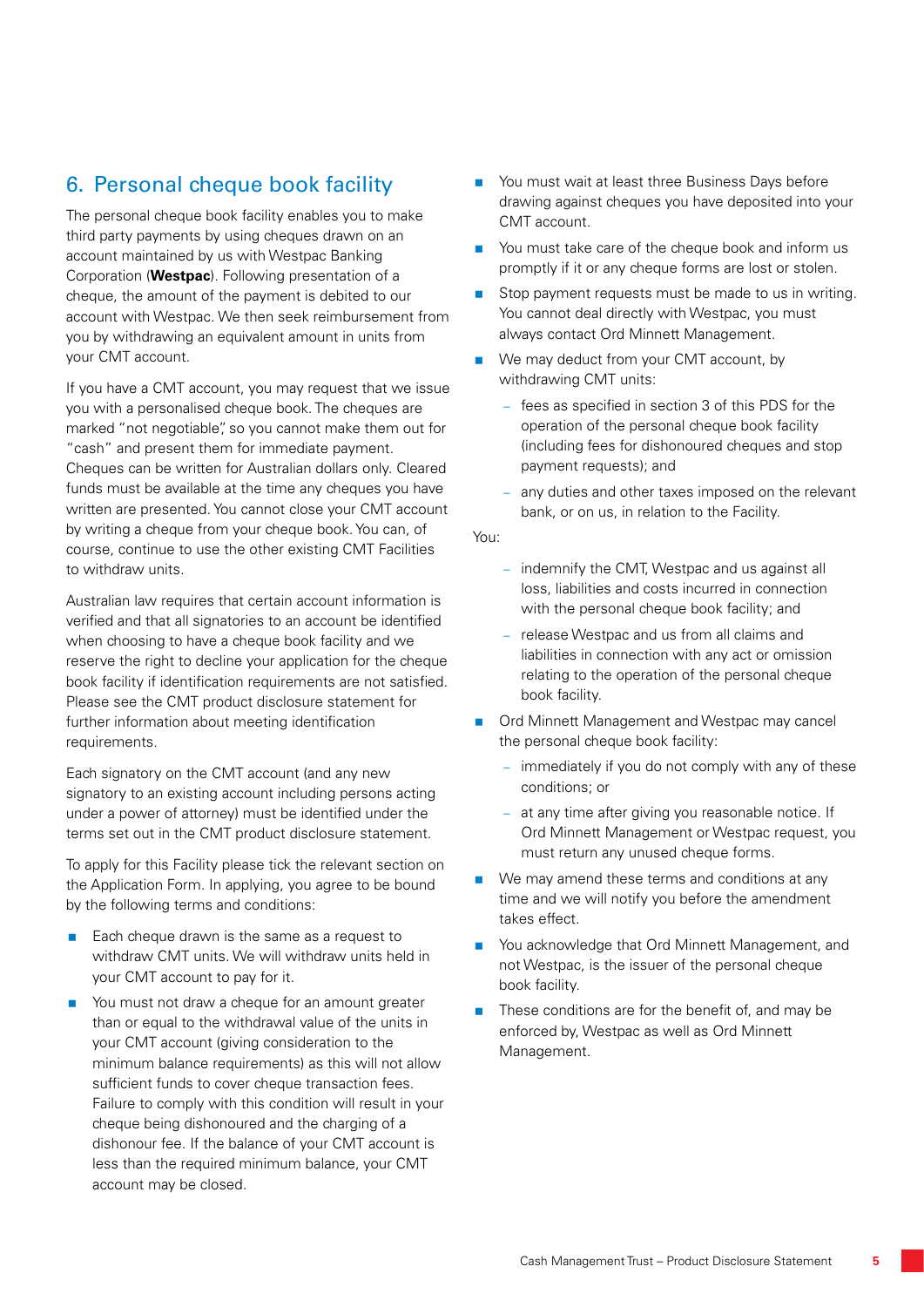# 7. Internet withdrawal facility

The internet withdrawal facility allows you to withdraw CMT units by requesting a funds transfer via our secure Internet Service, rather than in writing. A daily limit will apply. Once you have applied for this Facility you will be sent, separately, your confidential electronic transaction code (**ETC**). You will need to quote this code to transact on your CMT account. Your funds can be:

- **E** credited to a previously nominated Australian financial institution account (nominations made via the Application Form or change of details form); or
- transferred to an associated Ord Minnett CMT account.

Note – payments may only be requested via the internet withdrawal facility to recipient accounts previously nominated in writing.

To apply for this Facility please tick the relevant section on the Application Form. Your CMT account operating authority must select "any investor may sign" and your CMT account may not be subject to a mortgage. In applying, you agree to be bound by the following terms and conditions:

- **An internet withdrawal request is dealt with in the** same manner under the CMT's constitution as a written withdrawal request.
- To make an internet withdrawal request, your ETC must be quoted.
- $\blacksquare$  You will indemnify us and the CMT for any loss, damage or liability that may be suffered or incurred as a result of our acting in accordance with any internet withdrawal request instructions in relation to your investment.
- If your ETC is quoted by some other person seeking to access your CMT account, whether authorised by you or not, you will be liable for any losses suffered by you or by us resulting from that other person accessing your CMT account.
- We will only act on withdrawal requests that are received in full and do not appear to contain any errors.
- We may amend these terms and conditions at any time and we will notify you before the amendment takes effect.

For additional terms and conditions that apply to use of our internet facilities, please see section 9.

Note – you can not fully withdraw your investment via the internet withdrawal facility.

# 8. BPAY withdrawal facility

#### **8.1 General terms and conditions**

The BPAY withdrawal facility allows you to withdraw CMT units by making a BPAY payment (**BPAY Payment**) directly from your CMT account via our secure internet service, rather than in writing. A daily limit will apply.

For important information about the Internet Service (including terms and conditions), please refer to section 9.

Once you have applied for this Facility you will be sent, separately, your confidential ETC. You will need to quote this code to access your CMT account via our secure internet service. You can BPAY to a registered BPAY Biller.

To apply for this Facility please complete the relevant section on the Application Form. Your CMT account operating authority must select "any investor may sign" and your CMT account may be subject to a mortgage. By applying to use this Facility, you acknowledge your understanding of, and agree to be bound by, the terms and conditions set out below:

- A BPAY Payment request is dealt with in the same manner under the CMT constitution as a written withdrawal request.
- To utilise this Facility, your ETC must be quoted.
- You will indemnify Ord Minnett Management and the CMT for any loss, damage or liability that may be suffered or incurred as a result of our acting in accordance with any BPAY Payment request instructions in relation to your investment.
- If your ETC is quoted by some other person seeking to access your CMT account, whether authorised by you or not, you will be liable for any losses suffered by you or by us resulting from that other person accessing your CMT account.
- You acknowledge that Ord Minnett Management, and not BPAY, is the issuer of this BPAY withdrawal facility.
- We may amend these general and additional terms and conditions at any time and we will notify you before the amendment takes effect.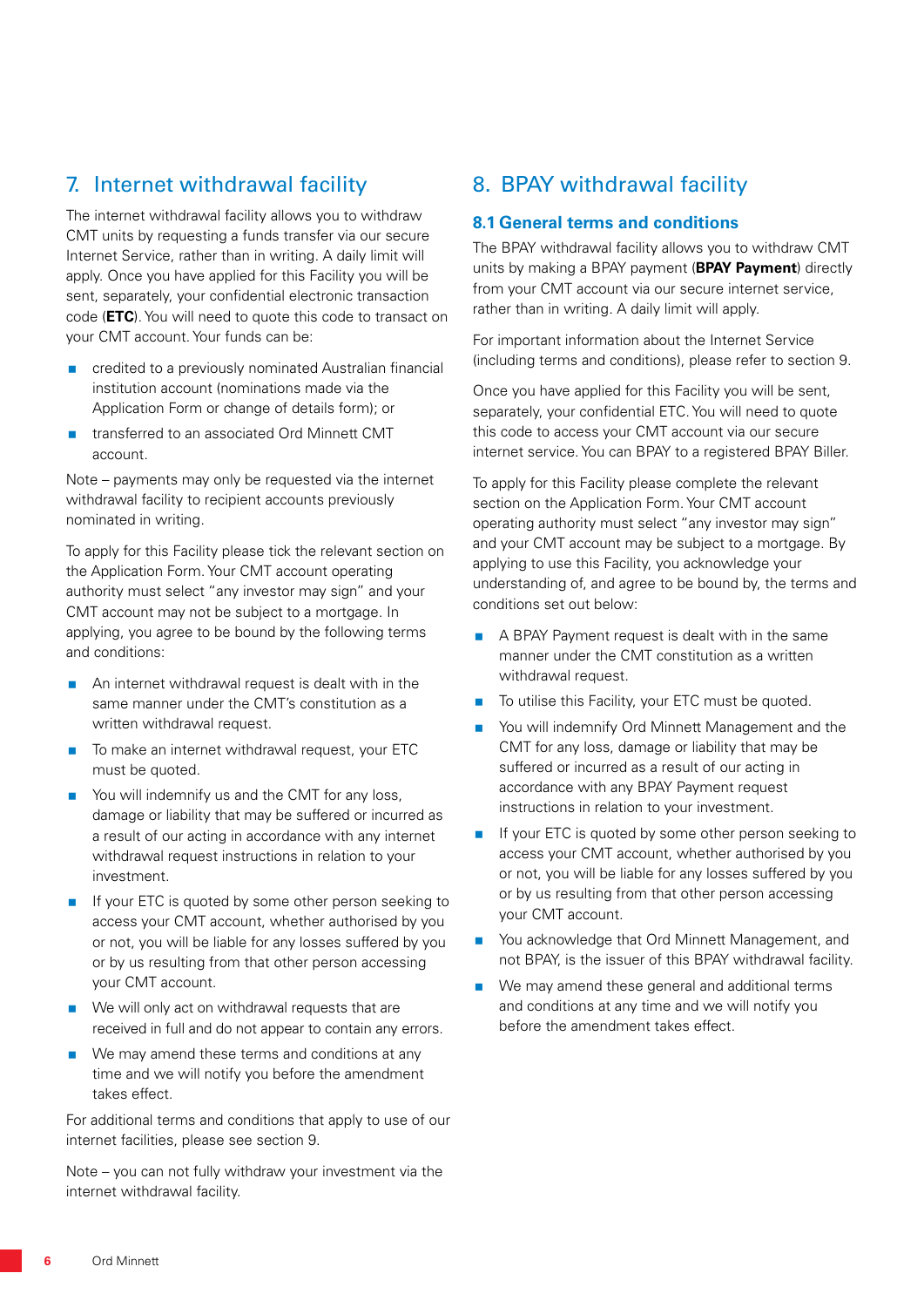#### **8.2 Additional terms & conditions**

#### 1. Payments

1.1 We will not accept an order to stop a BPAY Payment once you have instructed us to make that BPAY Payment.

1.2 You should notify us immediately if you become aware that you may have made a mistake (except when you make an underpayment - for those errors see clause 1.6 below) when instructing us to make a BPAY Payment, or if you did not authorise a BPAY Payment that has been made from your CMT account. Clause 2 describes when and how we will arrange for such a BPAY Payment (other than in relation to an underpayment) to be refunded to you.

1.3 Subject to clause 10 - Cut off Times, Billers who participate in the BPAY Scheme (as defined in clause 3.1 below) have agreed that a BPAY Payment you make will be treated as received by the Biller to whom it is directed:

- (a) on the date you make that BPAY Payment, if you tell us to make the BPAY Payment before our Payment Cut Off Time on a Business Day (as defined in clause 15 below); or
- (b) on the next Business Day, if you tell us to make a BPAY Payment after our Payment Cut Off Time on a Business Day, or on a non Business Day.
- 1.4 A delay may occur in processing a BPAY Payment where:
	- (a) there is a public or bank holiday on the day after you tell us to make a BPAY Payment;
	- (b) you tell us to make a BPAY Payment either on a day which is not a Business Day or after the Payment Cut off Time on a Business Day;
	- (c) another financial institution participating in the BPAY Scheme does not comply with its obligations under the BPAY Scheme; or
	- (d) a Biller fails to comply with its obligations under the BPAY Scheme.

1.5 While it is expected that any delay in processing under this agreement for any reason set out in clause 1.4 will not continue for more than one Business Day, any such delay may continue for a longer period.

1.6 You must be careful to ensure that you tell us the correct amount you wish to pay. If you instruct us to make a BPAY Payment and you later discover that the amount you told us to pay was less than the amount you needed to pay, you can make another BPAY Payment for the difference between the amount actually paid to a Biller (as defined in clause 3.1 below) and the amount you needed to pay.

#### 2. Liability

#### **ePayments Code**

2.1 Ord Minnett Management has no signed up to the ePayments Code.

Under this clause 2 you are liable for an unauthorised or fraudulent payment made from your CMT account. Your liability is the amount of any unauthorised or fraudulent payment.

#### **Mistaken payments, unauthorised transactions and fraud**

2.2 We will attempt to make sure that your BPAY Payments are processed promptly by the participants in the BPAY Scheme, including those Billers to whom your BPAY Payments are to be made. You must promptly tell us if:

- vou become aware of any delays or mistakes in processing your BPAY Payments;
- $\blacksquare$  if you did not authorise a BPAY Payment that has been made from your CMT account; or
- $\blacksquare$  if you think that you have been fraudulently induced to make a BPAY Payment.

We will attempt to rectify any such matters in relation to your BPAY Payments in the way described in this clause. However, except as set out in this clause 2 and clause 13, we will not be liable for any loss or damage you suffer as a result of using the BPAY Scheme.

The longer the delay between when you tell us of the error and the date of your BPAY Payment, the more difficult it may be to perform the error correction. For example, we or your Biller may not have sufficient records or information available to us to investigate the error. If this is the case, you may need to demonstrate that an error has occurred, based on your own records, or liaise directly with the Biller to correct the error.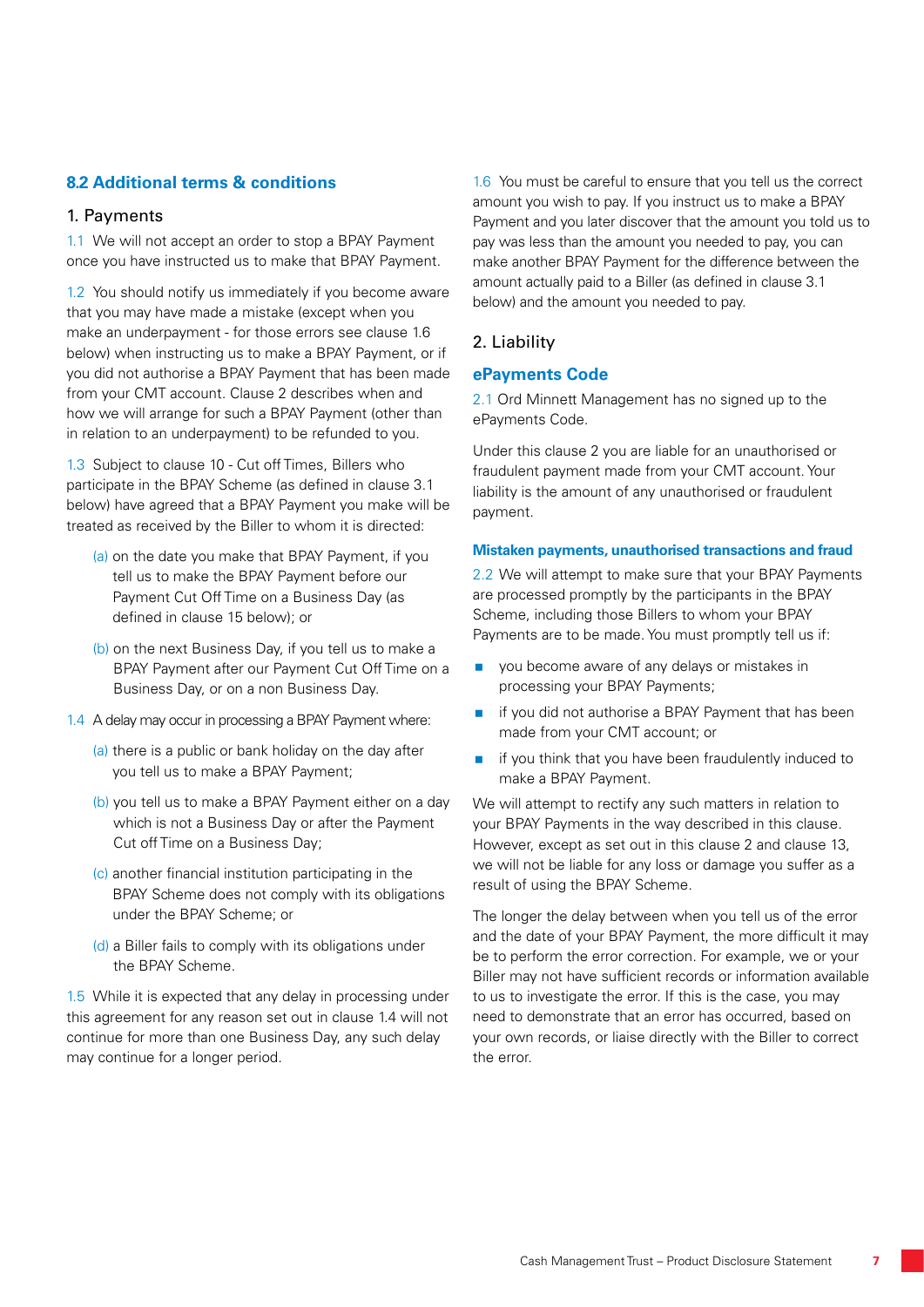#### **Mistaken payments**

2.3 If a BPAY Payment is made to a person or for an amount, which is not in accordance with your instructions (if any), and your CMT account was debited for the amount of that payment, we will investigate the payment. However, if you were responsible for a mistake resulting in that payment and we cannot recover the amount of that payment from the person who received it within 20 Business Days of us attempting to do so, you must pay us that amount.

#### **Unauthorised payments**

2.4 If a BPAY Payment is made in accordance with a payment direction, which appeared to us to be from you or on your behalf but for which you did not give authority, we will investigate the payment. However, you must pay us the amount of that unauthorised payment if:

- (a) we can not recover within 20 Business Days of us attempting to do so that amount from the person who received it, and
- (b) the payment was made as a result of a payment direction, which did not comply with our prescribed security procedures for such payment directions.

#### **Fraudulent payments**

2.5 If a BPAY Payment is induced by the fraud of a person involved in the BPAY Scheme, then that person should refund you the amount of the fraud-induced payment. However, if that person does not refund you the amount of the fraud-induced payment, you must bear the loss unless some other person involved in the BPAY Scheme knew of the fraud or would have detected it with reasonable diligence, in which case that person must refund you the amount of the fraud-induced payment.

#### **Resolution principles**

2.6 If a BPAY Payment you have made falls within the type described in clause 2.4 and also clause 2.3 or 2.5, then we will apply the principles stated in clause 2.4.

If a BPAY Payment you have made falls within both the types described in clauses 2.3 and 2.5, then we will apply the principles stated in clause 2.5.

#### **Indemnity**

2.7 You indemnify us against any loss or damage we may suffer due to any claim, demand or action of any kind brought against us arising directly or indirectly because you:

- (a) did not observe any of your obligations under these terms and conditions; or
- (b) acted negligently or fraudulently in connection with this agreement.

#### **Biller consent**

2.8 If you tell us that a BPAY Payment made from your CMT account is unauthorised, you must first give us your written consent addressed to the Biller who received that BPAY Payment, consenting to us obtaining from the Biller information about your CMT account with that Biller or the BPAY Payment, including your customer reference number and such information as we reasonably require to investigate the BPAY Payment. If you do not give us that consent, the Biller may not be permitted under law to disclose to us the information we need to investigate or rectify that BPAY Payment.

#### 3. BPAY Scheme

#### **3.1 We are a member of the BPAY Scheme.**

The BPAY Scheme is an electronic payments scheme through which you can ask us to make payments on your behalf to organisations (Billers) who tell you that you can make payments to them through the BPAY Scheme.

We will tell you if we are no longer a Member of the BPAY Scheme. For the purposes of the BPAY Scheme, we may also be a Biller.

3.2 When you tell us to make a BPAY Payment, you must give us the information specified in clause 6 below. We will then debit your CMT account with the amount of that BPAY Payment.

#### 4. How to use the BPAY Scheme

#### **4.1 BPAY Payments can be made from your CMT account.**

4.2 The BPAY withdrawal facility allows you to withdraw CMT units by making a BPAY Payment rather than withdrawing in writing. Once you have applied for this facility you will be sent, separately, your confidential ETC. You will need to quote this code to access your CMT account.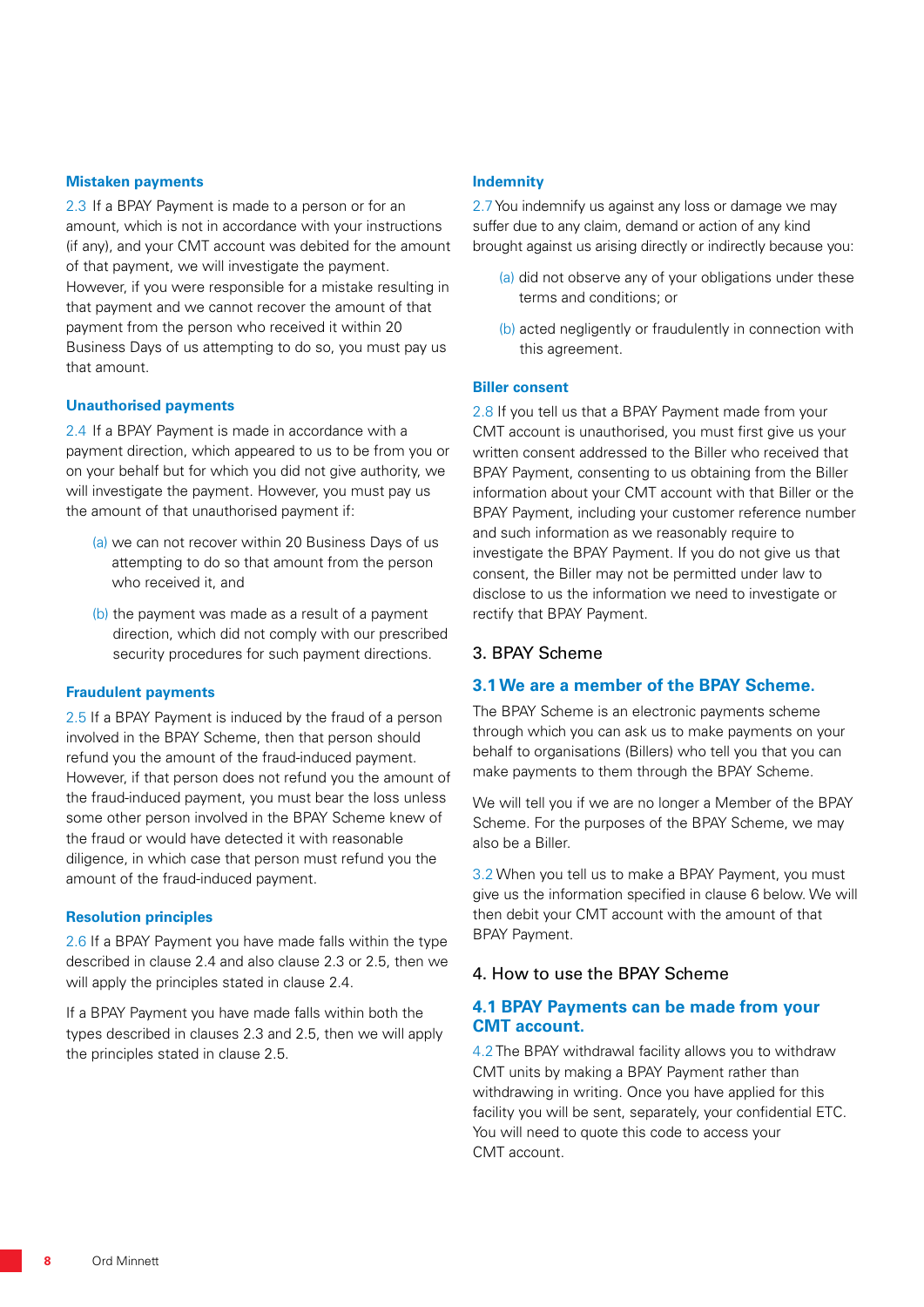4.3 If there is any inconsistency between the terms and conditions applying to the CMT account and these BPAY terms and conditions, the BPAY terms and conditions will apply to the extent of that inconsistency. The EFT Code of Conduct does not apply.

4.4 The payer acknowledges that the receipt by a Biller of a mistaken or erroneous payment does not or will not constitute under any circumstances part or whole satisfaction of any underlying debt owed between the payer and that Biller.

#### 5. Valid payment direction

We will treat your instruction to make a BPAY Payment as valid if, when you give it to us you comply with the security procedures specified in this PDS.

#### 6. Information you must give us

The information you must give us to instruct us to make a BPAY Payment is:

(a) your ETC must be quoted.

You acknowledge that we are not obliged to effect a BPAY Payment if you do not give us all of the above information or if any of the information you give us is inaccurate.

#### 7. Payment queries

Ord Minnett Management is a member of the Australian Financial Complaints Authority.

Please refer to the complaints information in section 8 of the CMT PDS.

#### 8. Changes to terms

8.1 We can change these terms at any time.

8.2 We will tell you about any changes by emailing the new conditions to you and posting the new conditions on our web site.

#### 9. Suspension

9.1 We may suspend your right to participate in the BPAY Scheme at any time.

9.2 The circumstances in which we may suspend your right to participate are:

- Non compliance with any of these BPAY terms and conditions for the BPAY withdrawal facility; or
- *if you or someone acting on your behalf, is suspected of acting fraudulently.*

#### 10. Cut-off times

If you tell us to make a payment before the time specified below, it will in most cases be treated as having been made on the same day.

Cut-off times: 11.00am on a Business Day

However, the payment may take longer to be credited to a Biller if you tell us to make a Payment on a Saturday, Sunday or a public holiday or if another participant in the BPAY Scheme does not process a Payment as soon as they receive its details.

#### 11. When a Biller cannot process a payment

If we are advised that your payment cannot be processed by a Biller, we will:

- (a) advise you of this;
- (b) credit your CMT account with the amount of the BPAY Payment; and
- (c) take all reasonable steps to assist you in making the BPAY Payment as quickly as possible.

#### 12. Account records

You should check your CMT account records carefully and promptly report to us as soon as you become aware of them, any BPAY Payments that you think are errors or are BPAY Payments that you did not authorise or you think were made by someone else without your permission.

#### 13. Consequential damage

This clause does not apply to the extent that it is inconsistent with or contrary to any applicable law or code of practice to which we have subscribed. If those laws or that code would make this clause illegal, void or unenforceable or impose an obligation or liability which is prohibited by those laws or that code, this clause is to be read as if it were varied to the extent necessary to comply with those laws or that code or, if necessary, omitted.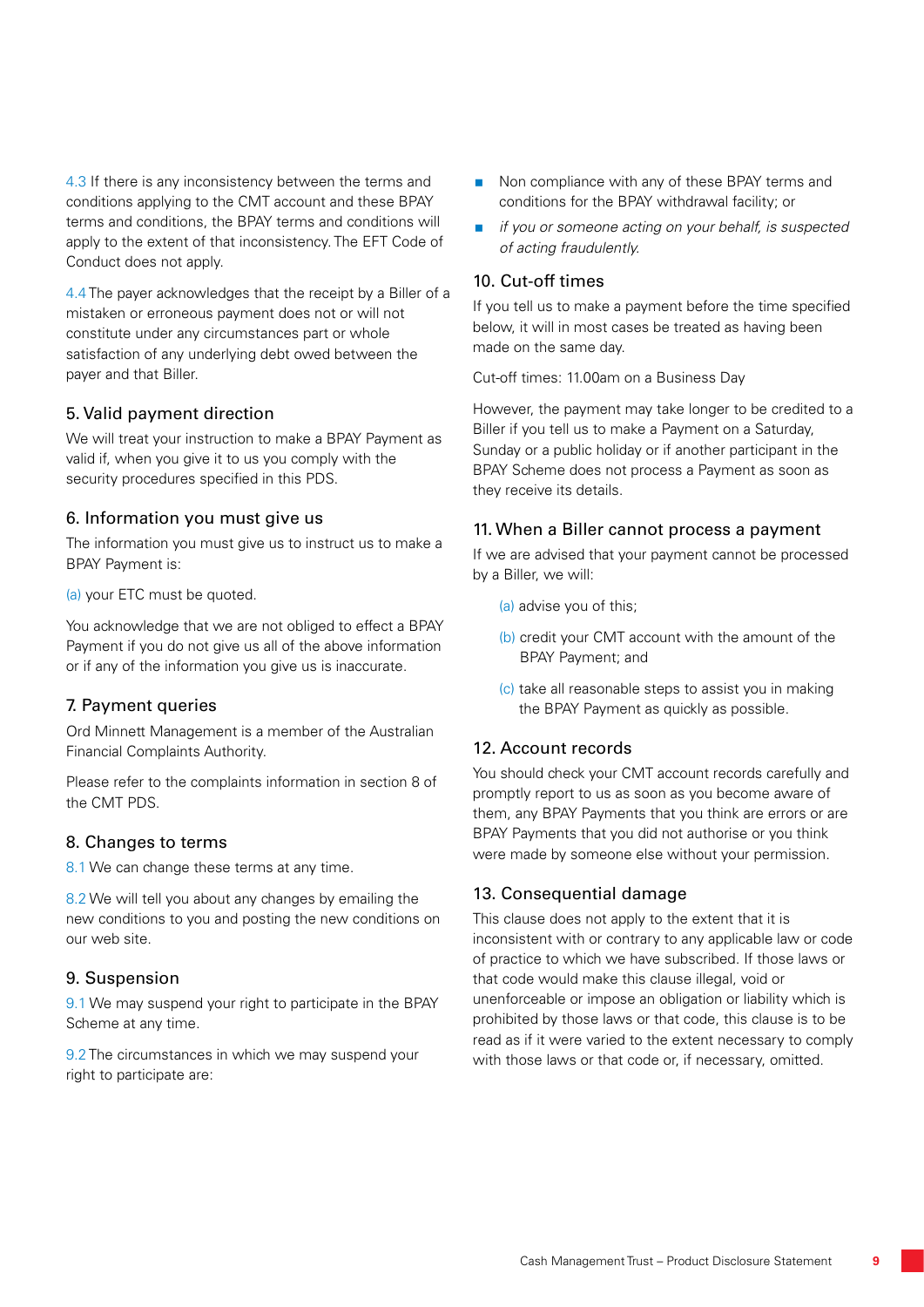We are not liable for any consequential loss or damage you suffer as a result of using the BPAY Scheme, other than due to any loss or damage you suffer due to our negligence or in relation to any breach of a condition or warranty implied by law in contracts for the supply of goods and services and which may not be excluded, restricted or modified at all or only to a limited extent.

#### 14. Privacy

14.1 If you register to use the BPAY Scheme, you agree to our disclosing to Billers nominated by you and if necessary the entity operating the BPAY Scheme (BPAY Pty Ltd) or any other participant in the BPAY Scheme and any agent appointed by any of them from time to time, including Cardlink Services Limited, that provides the electronic systems needed to implement the BPAY Scheme:

- (a) such of your personal information (for example your name, email address and the fact that you are our customer) as is necessary to facilitate your registration for or use of the BPAY Scheme; and
- (b) such of your transactional information as is necessary to process your BPAY Payments. Your BPAY Payments information will be disclosed by BPAY Pty Ltd, through its agent, to the Biller's financial institution.

14.2 You must notify us, if any of your personal information changes and you consent to us disclosing your updated personal information to all other participants in the BPAY Scheme referred to in clause 14.1, as necessary.

14.3 You can request access to your information held by us, BPAY Pty Ltd or its agent, Cardlink Services Limited at their contact details listed in clause 15.

14.4 If your personal information detailed above is not disclosed to BPAY Pty Ltd or its agent, it will not be possible to process your requested BPAY Payment.

#### 15. Definitions

#### **Biller - see clause 3.1.**

BPAY BPAY Pty Ltd ABN 69 079 137 518 of Level 11, 1 York Street, Sydney, New South Wales, Australia. Telephone (02) 82520500.

Cardlink Services Limited ABN 60 003 311 644 of Cnr. Park Road and South Parade, Auburn, New South Wales, Australia. Telephone (02) 9646 9222.

Payment Cut Off Time with respect to a Business Day, the time specified in clause 10 for that day.

You - the CMT account holder instructing us to make BPAY Payments from time to time. Any other grammatical form of the word "you" has a corresponding meaning.

# 9. Use of Internet Service

#### **Security**

Whilst we have security procedures in place, someone trying to use your CMT account or impersonate you may contact us about your CMT account and attempt to change your details and/or make a withdrawal.

We will not be liable for any losses which occur on instructions that you have not authorised but which appear to be authorised by you.

We may have additional requirements for receiving instructions from you. You will be notified if this affects your instructions.

#### **Electronic Transaction Code**

You must keep your ETC secret. You should not disclose your ETC to anyone or record it in a way which could affect its confidentiality. We will not be liable for any losses that may be incurred because we acted on instructions received which used your ETC, whether or not these instructions were authorised by you.

You must tell us immediately if you think that someone else has accessed your CMT account, or if someone else may know your ETC. We will stop access to the account and issue a new ETC as soon as reasonably practicable.

#### **Access to your CMT account via the internet**

You can tell us if you want to permanently stop using internet access for your CMT account by sending us an original signed request. We will block internet access to your CMT account on the second Business Day after we receive that request. Until your CMT account is blocked, all of these terms and conditions continue to apply. We can cancel or restrict your access at any time and for any reason.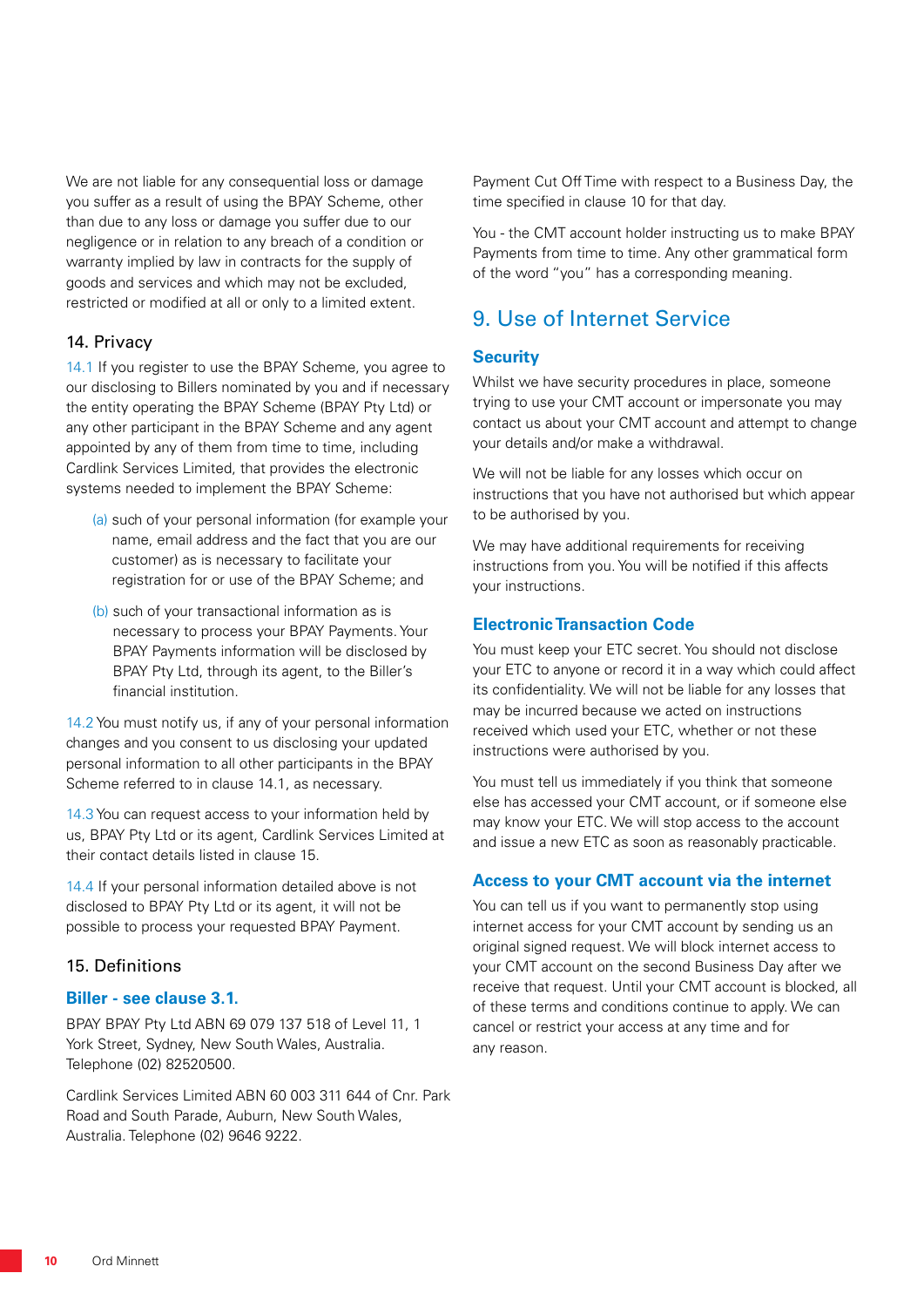We will take all reasonable steps to make sure that the information that you access through our internet service is up-to-date and correct, however we do not guarantee or warrant that your access to your CMT account via our Internet Service will be uninterrupted or error free.

If access to the website is unavailable, delayed or limited, or if the website does not operate quickly or efficiently, you may be unable to transmit your instructions, transactions and other matters, or such instructions may not be promptly executed or you may be unable to retrieve information on a timely basis. Accordingly, you agree that you will not use the website or email for the communication of any instructions to us that are critical or time sensitive. We will not be required to act upon any such types of instructions and will not be liable for any actions taken or omissions to act as a result of any communication from the website or email message you send to us. If your operations depend on such communications with us, and such communications are disrupted or delayed, you may suffer losses.

If you are joint account holders, when one of you registers for the internet withdrawal facility or the BPAY withdrawal facility, both of you are taken to have agreed to any transactions on your CMT account initiated via our internet service.

#### **Transacting via the internet**

We will not be liable for any losses that occur because we did not receive an instruction or received an instruction that appeared to be incomplete or contain errors. If there are any government fees and charges incurred by us in relation to your use of this service we can debit these from your CMT account.

We can amend these terms and conditions at any time without notice to you.